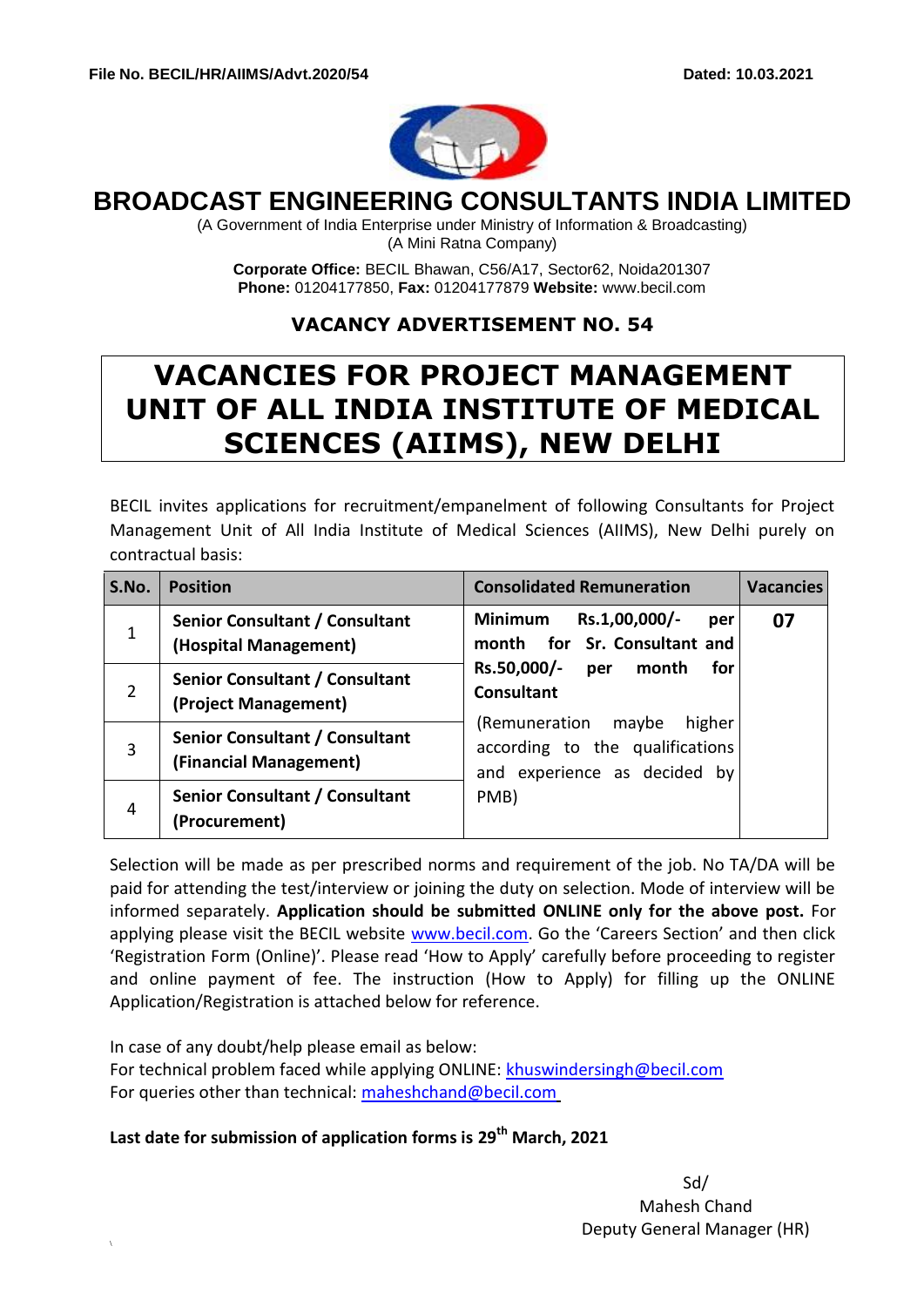### **6 th Round PMU Consultants details:**

| S.<br><b>No</b> | Requirement                                                                        | <b>Criteria</b>                                                                                                                                                                                                                                                                                                                                                                                                                                                                                                                                                                                                                                                                                                                                                                      | ToR's                                                                                                                                                                                                                                                                                                                                                                                                                                                                                                                                                                                                                                                                                                                                                                                                                                                                                                                                         |
|-----------------|------------------------------------------------------------------------------------|--------------------------------------------------------------------------------------------------------------------------------------------------------------------------------------------------------------------------------------------------------------------------------------------------------------------------------------------------------------------------------------------------------------------------------------------------------------------------------------------------------------------------------------------------------------------------------------------------------------------------------------------------------------------------------------------------------------------------------------------------------------------------------------|-----------------------------------------------------------------------------------------------------------------------------------------------------------------------------------------------------------------------------------------------------------------------------------------------------------------------------------------------------------------------------------------------------------------------------------------------------------------------------------------------------------------------------------------------------------------------------------------------------------------------------------------------------------------------------------------------------------------------------------------------------------------------------------------------------------------------------------------------------------------------------------------------------------------------------------------------|
| 1.              | <b>Senior</b><br>consultant<br>(Hospital<br>Management)                            | <b>Essential Qualification:</b><br>MBBS with at least 2 years full time -<br>MD(Hospital Administration) or Masters<br>in Hospital Administration or MBA<br>(Hospital Management / Administration)<br>from a recognized university<br><b>Experience:</b> At least 10 years Experience<br>in Hospital Management for senior<br>consultant and 5 years for consultant.<br>- Computer proficiency in MS Excel,<br>Power Point, Word and Project<br>management software.<br>Age: Not Exceeding $-62$ years<br>Desirable: Experience in management,<br>execution, and commissioning of hospital<br>projects (more than 100 crores / 100<br>beds)                                                                                                                                          | - Assist in planning &<br>supervision of ongoing projects<br>at AIIMS, New Delhi<br>- Coordination & networking<br>with various departments and<br>agencies<br>- Monitoring project progress as<br>per defined timeline<br>- Assisting the Faculty I/c of<br>respective projects in various<br>project linked activities<br>other<br>hospital<br>Any<br>management activities as may<br>entrusted from time to time                                                                                                                                                                                                                                                                                                                                                                                                                                                                                                                           |
| 2.              | <b>Senior</b><br><b>Consultant</b><br><b>Consultant</b><br>(Project<br>Management) | Essential Qualification - BE (Civil) with<br>diploma/masters in management from a<br>recognized university<br>$Or$<br>- Medical / Paramedical / Biomedical<br>with<br>diploma/masters<br>degree<br>in<br>from<br>recognized<br>management<br>a<br>university<br><b>Experience</b><br>least<br>years'<br>At<br>10<br>$\blacksquare$<br>construction<br>project<br>experience<br>in<br>management for senior consultant and 5<br>years for consultant.<br>- Computer proficiency in MS Excel,<br>Power<br>Point, Word<br>Project<br>and<br>management software.<br>$Age - Not exceeding 62 years$<br>Desirable - Experience in management,<br>and<br>execution<br>commissioning<br>of<br>construction projects costing more than<br>Rs. 100 crores (preferably healthcare<br>projects) | - Coordination of various project<br>related activities with all<br>concerned stakeholders /<br>agencies, making follow up reports<br>and presenting the same to AIIMS<br>officials as desired<br>- Monitoring quality assurance for<br>various going projects on a regular<br>basis & coordination of various<br>quality issues with all concerned<br>stakeholders / agencies<br>-Preparing and monitoring project<br>timelines<br>-Coordination and liasoning on<br>behalf of AIIMS between user<br>departments and other agencies<br>- Minuting and archiving of all<br>projects related activities<br>-Coordinating with bidders and<br>Project management consultant<br>for various project construction<br>component, equipment & service.<br>- Liaising work with Statutory<br>bodies & other agencies for<br>getting project approvals, etc.<br>-Routine<br>project<br>management<br>activities as may entrusted from<br>time to time |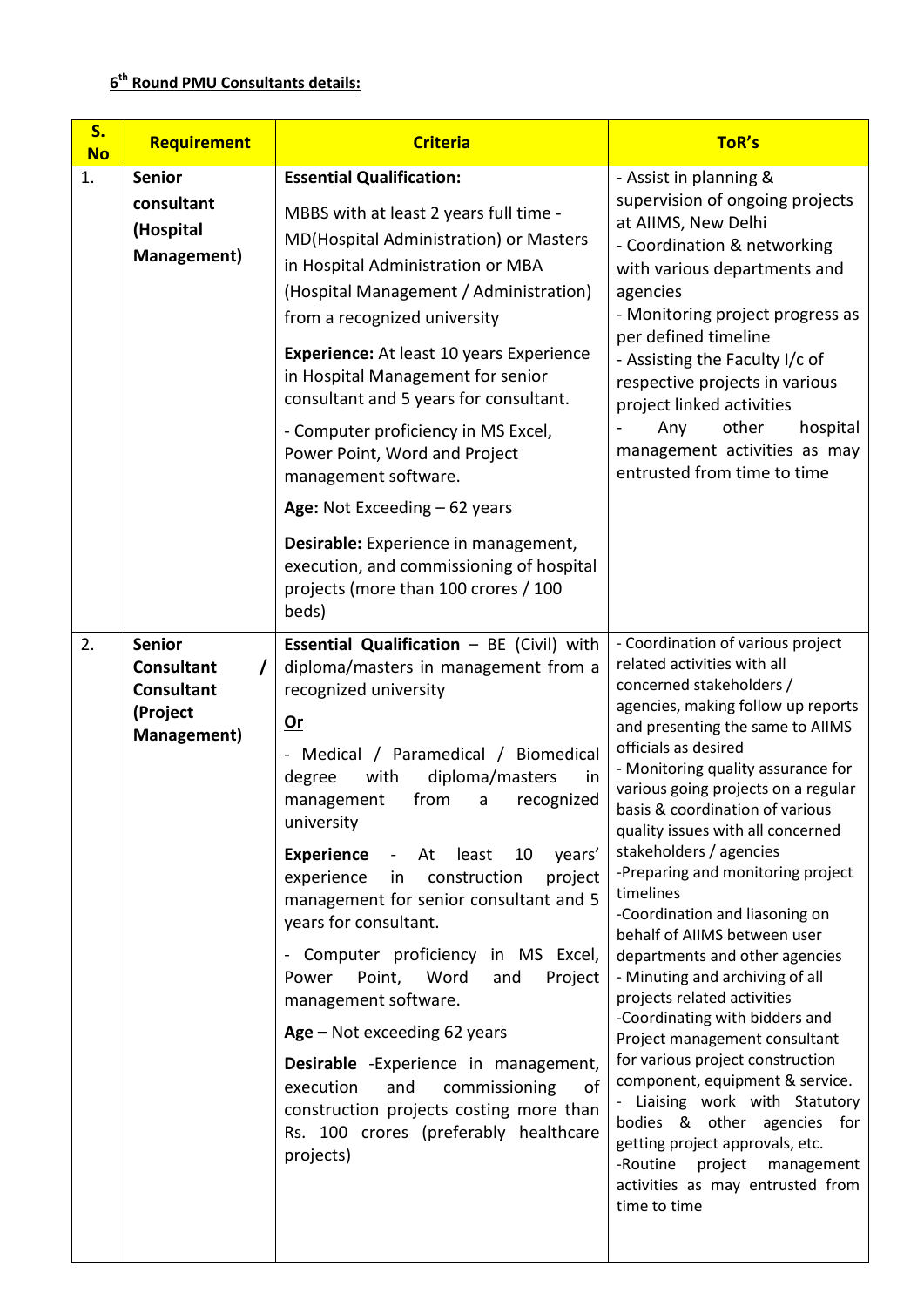| S.<br><b>No</b> | Requirement        | <b>Criteria</b>                                    | ToR's                                                                |
|-----------------|--------------------|----------------------------------------------------|----------------------------------------------------------------------|
| 3.              | <b>Senior</b>      | Essential<br>Qualification<br>- B.Tech<br>in       | - To assist various departments                                      |
|                 | consultant/        | Biomedical Engineering with Degree/                | of<br>finalization<br>List<br>in<br>of                               |
|                 | <b>Consultant</b>  | Diploma<br>Materials/<br>Procurement<br>in         | equipment and specifications.                                        |
|                 | (Procurement)      | Management                                         | - Preparation of draft tender                                        |
|                 |                    |                                                    | document                                                             |
|                 |                    | Experience - Atleast 10 years' experience          | - Collating pre-bid queries and                                      |
|                 |                    | in procurement management for senior               | their approved replies.                                              |
|                 |                    | consultant and 5 years for consultant out          | Techno-<br>Carrying<br>out                                           |
|                 |                    | of which atleast 2 years should be in              | commercial<br>price<br>and                                           |
|                 |                    | procurement of medical equipment for               | evaluations of bids<br>received                                      |
|                 |                    | government sector in either case.                  | along with user departments.                                         |
|                 |                    | - Computer proficiency in MS Excel,                | - Assist in preparation of notes                                     |
|                 |                    | Power Point, Word, Auto CAD, Matlab.               | and proposal for Procurement                                         |
|                 |                    |                                                    | related administrative activities.<br>- Assist department and stores |
|                 |                    | $Age - Not exceeding 62 years$                     | in post tender activities as per                                     |
|                 |                    | <b>Desirable</b><br>-Experience<br>procuring<br>in | requirement.                                                         |
|                 |                    | medical equipment cumulatively costing             |                                                                      |
|                 |                    | more than Rs. 100 crores in Government             |                                                                      |
|                 |                    | sector.                                            |                                                                      |
| 4.              | <b>Senior</b>      | Qualification<br><b>Essential</b>                  | - Devising and finalizing periodic                                   |
|                 | consultant/        | CA/ICWA/MBA(Finance)/Diploma(Financ                | financial plan for projects with                                     |
|                 | <b>Consultant</b>  | e) or equivalent                                   | consultation with various AIIMS                                      |
|                 | (Project Financial |                                                    | officials and agencies.                                              |
|                 | Management)        | <b>Experience</b> - With atleast 10 years          | - Monitoring financial progress                                      |
|                 |                    | experience in accounting, including                | of various going projects on a                                       |
|                 |                    | analysis, financial reporting, budgeting,          | regular basis and submitting                                         |
|                 |                    | financial software and reporting systems           | reports                                                              |
|                 |                    | for senior consultant and 5 years for              | - Coordination of various                                            |
|                 |                    | consultant out of which atleast 2 years            | finance related issues with all                                      |
|                 |                    | the candidate should have been                     | concerned stakeholders /                                             |
|                 |                    | associated with a Govt. Department /               | agencies, collating UC's, making                                     |
|                 |                    | Govt Agency/ PSU/ Autonomous Body,                 | follow up reports and                                                |
|                 |                    | etc.<br>- Computer proficiency in MS Excel,        | presenting the same to AIIMS<br>officials as desired                 |
|                 |                    | Power Point, Word and financial                    | - Verifying bills submitted by                                       |
|                 |                    | management softwares.                              | various agencies against work                                        |
|                 |                    |                                                    | done                                                                 |
|                 |                    | $Age - Not exceeding 62 years$                     | - Routine financial management                                       |
|                 |                    |                                                    | activities as may entrusted from                                     |
|                 |                    | Desirable - Experience in financial                | time to time                                                         |
|                 |                    | management of projects individually                |                                                                      |
|                 |                    | costing more than Rs. 100 crores                   |                                                                      |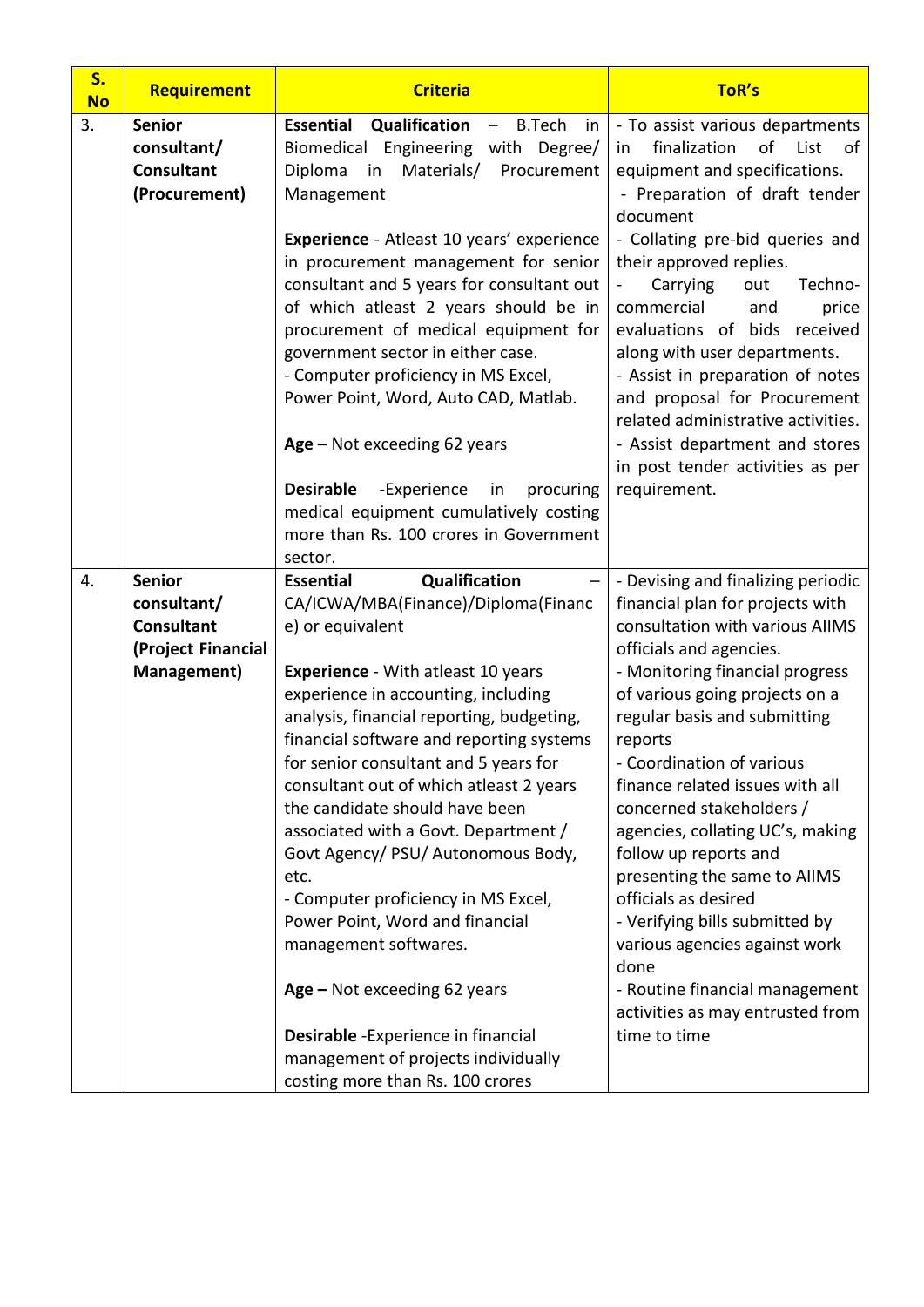The terms and conditions as decided will be as follows:

- **Consolidated Remuneration:**
	- o **Consultant** : Rs. 50,000 (or as recommended by Project Management Board, AIIMSND)
	- o **Sr. Consultant** : Rs.1,00,000 (or as recommended by Project Management Board,AIIMSND)
	- o The consultant/senior consultant may be paid higher according to the qualifications and experience as may be decided by the Project Management Board
- $\checkmark$  Period of engagement: The consultant will be initially engaged for a period of one year through and on the roles of the outsourced agency for AIIMS, New Delhi or its extension campuses. His term may be extended from time to time depending upon the performance of the candidate and requirement at AIIMS, New Delhi as decided by the competent authority
- $\checkmark$  Consultants shall be eligible for 12 days leave in a calendar year on prorata basis. Therefore, a Consultant shall not draw any remuneration in case of his/her absence beyond 12 days in a Year (calculated on a prorata basis). Also unavailed leave in a calendar year cannot be carried forward to next calendar year. Government & National holidays shall be paid holidays.
- $\checkmark$  Working hours shall ordinarily from 9:30am 6:00pm (with half hour lunch break) for six days a week. However, the consultants maybe required to work for longer hours or in different shifts or on holidays due to work requirements &exigencies
- $\checkmark$  Must have their own laptop with requisite software as per experience clause preloaded & working optimally
- $\checkmark$  Must possess a functional mobile phone with active SIM card so that communication can be done with him/her at all times
- $\checkmark$  Allowances: The Consultants shall NOT be entitled to any allowance such as Dearness Allowance, Telephone, Transport Facility, Residential Accommodation, Personal Staff, Medical Reimbursement etc.
- $\checkmark$  TA/DA: No TA/DA shall be admissible for joining the assignment or on its completion. Consultants will not be allowed foreign travel at Government expenses.
- $\checkmark$  Termination Notice: The contract for engaging the Consultant can be terminated by either side with one month's notice or by payment of one month remuneration in its lieu or by surrendering one month remuneration by the consultant. The competent authority would be free to terminate the engagement of the Consultant without serving any notice to him/her, in case of continuous absence for more than 10 days without prior permission in a calendar year or if any certificate/declaration furnished by him/her at the time application is later found to be false.
- $\checkmark$  Conflict of Interest: The consultant is expected to follow of all the rules and regulations of Central Government which are in force. He/She will be expected to work with utmost honesty and sincerity while discharging his/her duties. In case the services of consultant are not satisfactory or found in conflict with the interest of the government, his/her services will be discontinued by terminating the contract without assigning any reasons.
- $\checkmark$  Non-disclosure of official secrets: During the period of engagement with the institute it is likely that consultant may come across certain information of important nature. Therefore, consultant will not divulge any information gathered by him during the period of his engagement to anyone who is not authorised to know the same. The consultant shall not, except with the sanction of competent authority, publish any article or participate in radio or TV broadcast either ill his own name or anonymously or pseudonymously.
- $\checkmark$  Work place: The work place of the consultant will be in AIIMS Delhi. The consultant can be posted in any peripheral centre of AIIMS New Delhi (NDDTC Ghaziabad, NCI Jhajjar, CRHSP Ballabgarh, etc) as and when required.